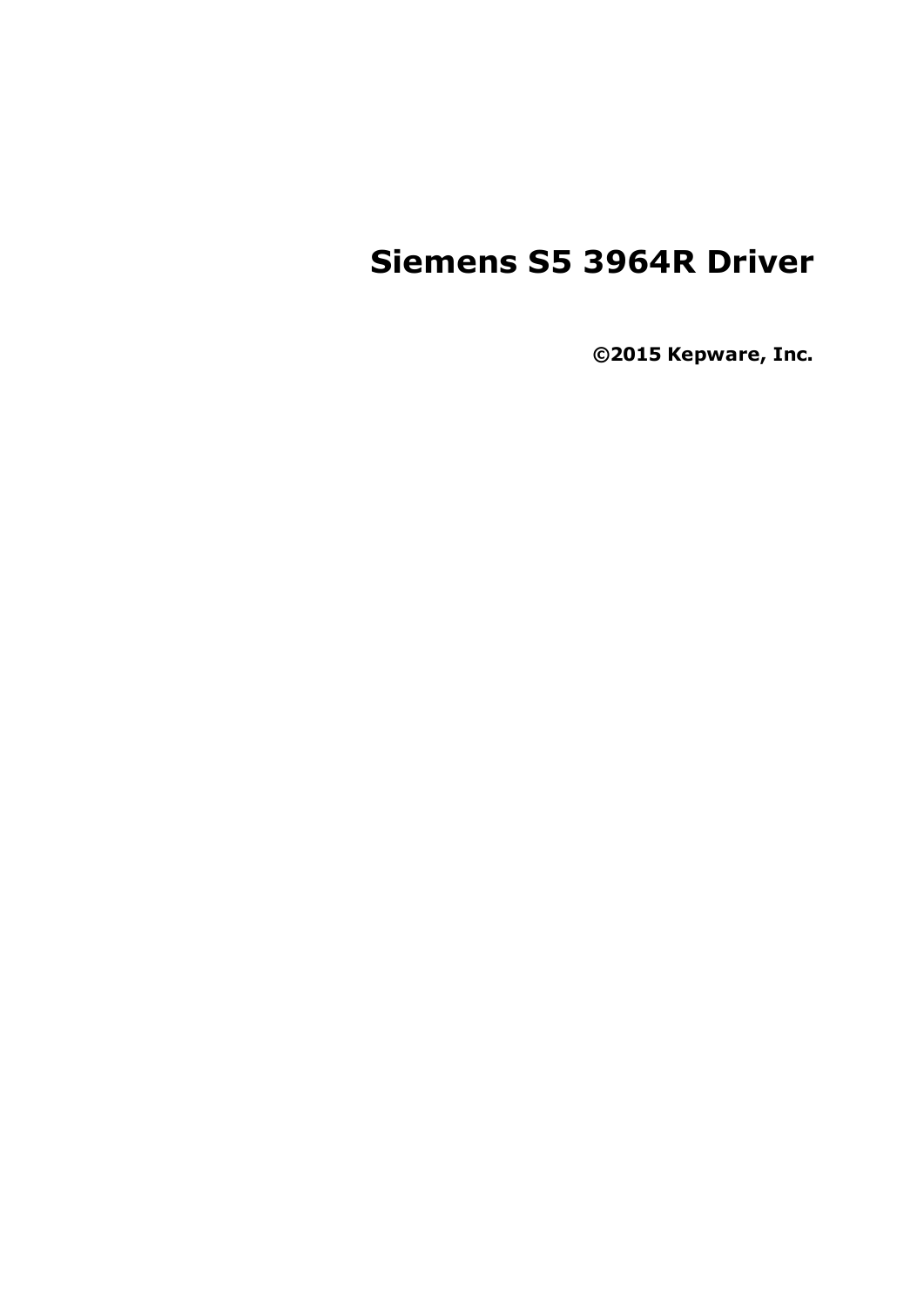# <span id="page-1-0"></span>**Table of Contents**

| Bad block starting at <address> for a length of <bytes> on device <device name="">. The block has been</device></bytes></address>       |  |
|-----------------------------------------------------------------------------------------------------------------------------------------|--|
|                                                                                                                                         |  |
| <read or="" write=""> request returned error code <error (decimal)="" code="" hex=""> for address <address> on</address></error></read> |  |
|                                                                                                                                         |  |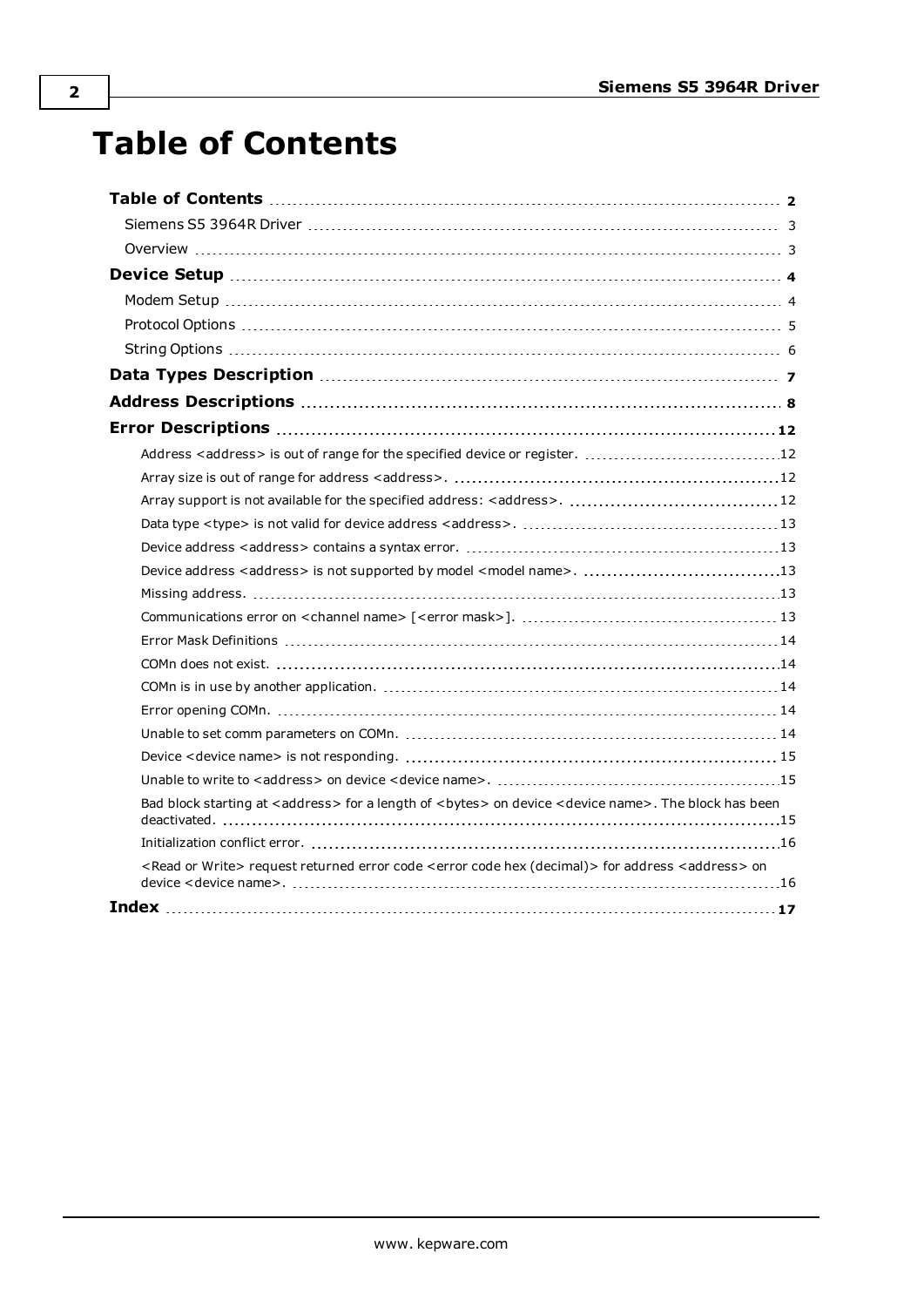### <span id="page-2-0"></span>**Siemens S5 3964R Driver**

Help version 1.018

#### **CONTENTS**

**[Overview](#page-2-1)**

What is the Siemens S5 3964R Driver?

#### **[Device](#page-3-0) Setup**

How do I configure a device for use with this driver?

#### **Data Types [Description](#page-6-0)**

What data types does this driver support?

#### **Address [Descriptions](#page-7-0)**

How do I address a data location on a Siemens S5 (3964R) device?

#### **Error [Descriptions](#page-11-0)**

<span id="page-2-1"></span>What are the error messages for the Siemens S5 3964R Driver?

### **Overview**

The Siemens S5 3964R Driver provides a reliable way to connect Siemens S5 (3964R) devices to OPC Client applications, including HMI, SCADA, Historian, MES, ERP, and countless custom applications. It is intended for use with Siemens S5 PLCs communicating via a communications processor card (such as the CP 544) configured to use the 3964R. It can also be used with 3964 protocols and the RK 512 computer link. Multiple CPU systems are supported.

**Note:** This driver is not designed to respond to unsolicited data from the PLC.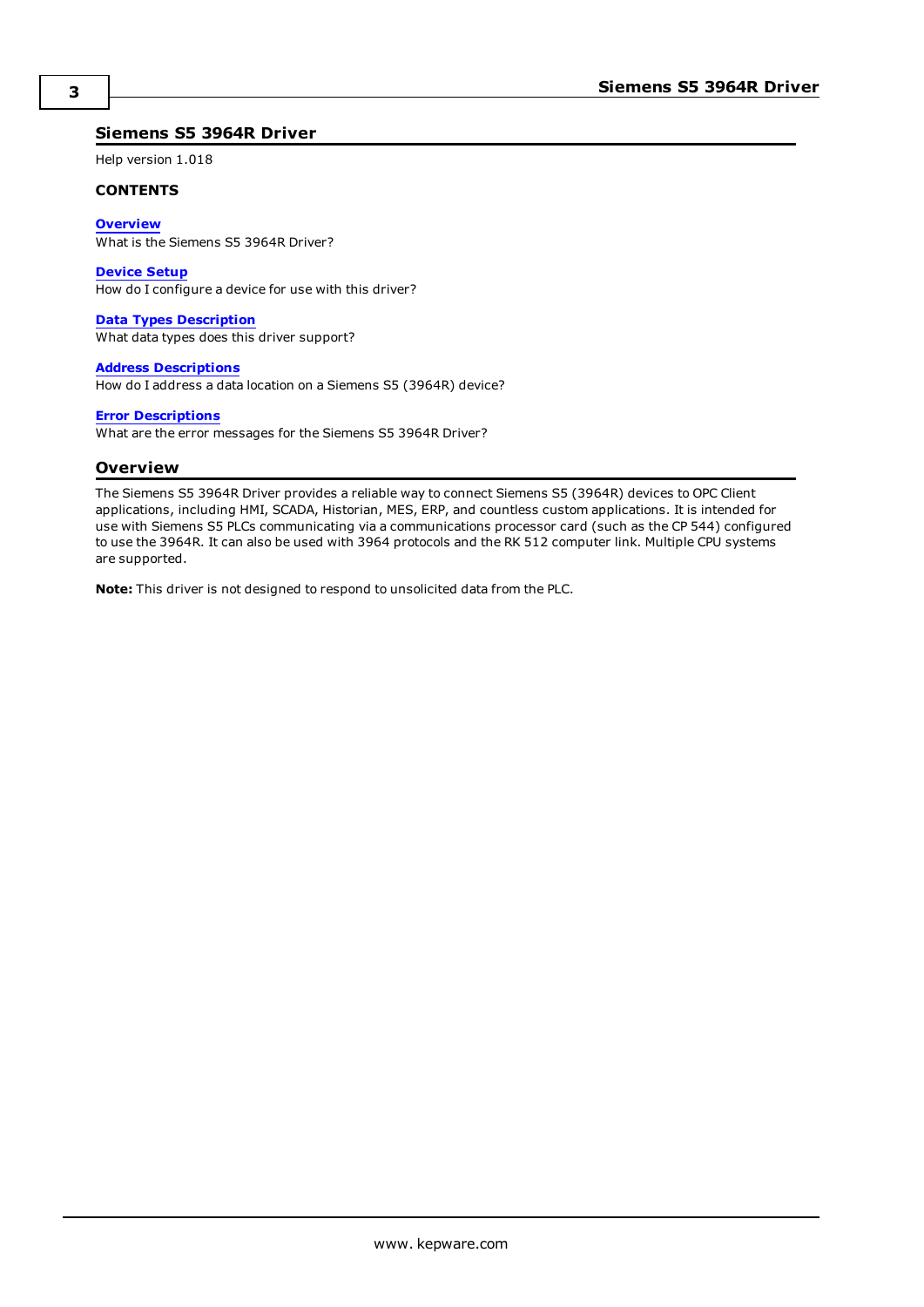## <span id="page-3-0"></span>**Device Setup**

#### **Supported Devices**

Any device that supports 3964 or 3964R protocol and uses the RK 512 computer link program.

## **Communication Protocols**

3964R 3964

**Note:** The 3964 variant is identical to 3964R, except it does not use a Byte Check Character.

#### **Supported Communication Parameters**

Values depend on the communications processor card used and its configuration. The following values are typical settings:

Baud: 300 to 19200 Parity: Even Data Bits: 8 Stop Bits: 1

#### **Device Configuration**

The device must be configured to operate in slave mode with low priority partner.

#### **Unsolicited Messages**

This driver will accept and acknowledge unsolicited messages from the PLC, but does not use them. For optimum driver performance, unsolicited messages are discouraged.

#### **Cable Connections**

Communication processor cards that are compatible with the S5 PLC offer many connection options. A typical setup using a CP 525 card and the V.24 sub module is illustrated below. For more information, refer to the communication processor card's documentation.



# NOTE:

Do not connect the signal ground and shield together. This could damage the submodule.

### <span id="page-3-1"></span>**Modem Setup**

This driver supports modem functionality. For more information, please refer to the topic "Modem Support" in the OPC Server Help documentation.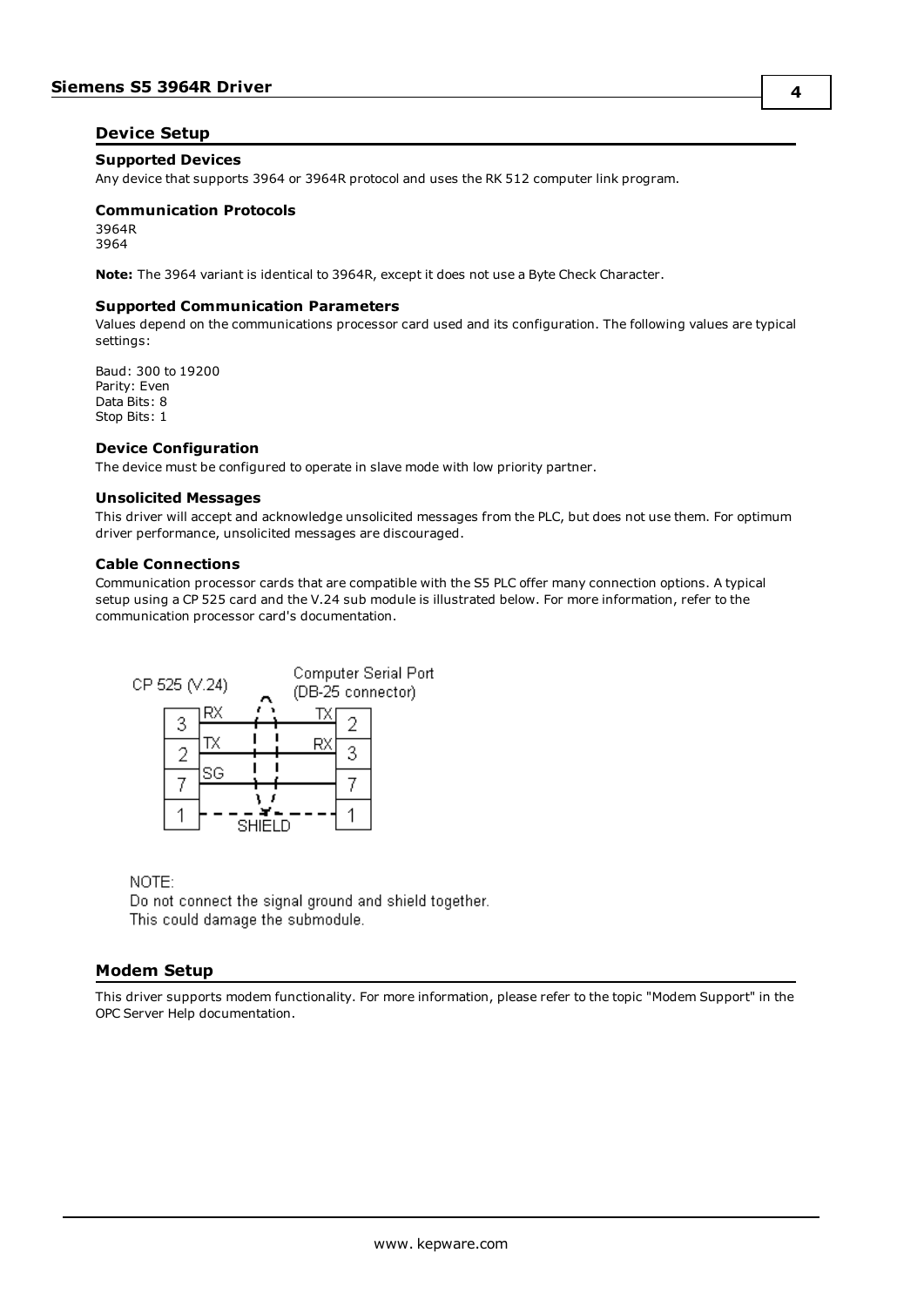# <span id="page-4-0"></span>**Protocol Options**

The Protocol Options dialog is used to specify the protocol variation, CPU number, handshaking flag parameters and byte order.

| New Device - Protocol Options            | $\mathbf{x}$                                                                                                                                                                                                                                                                                                                                             |  |
|------------------------------------------|----------------------------------------------------------------------------------------------------------------------------------------------------------------------------------------------------------------------------------------------------------------------------------------------------------------------------------------------------------|--|
| ΩB                                       | The byte check character (BCC) is used in 3964R but<br>not in 3964. Specify CPU number for multi-CPU systems.<br>Select optional handshaking options.<br>厂  Use <u>B</u> CC (3964R) <br>Specify CPU number in packet:<br>$CPU (1 - 4)$<br>Specify handshaking flag in packet:<br>Flag byte (0 - 255)<br>Flag bit (0 - 3)<br>Reverse byte order (HI - LO) |  |
| < <u>B</u> ack<br>Cancel<br>Next<br>Help |                                                                                                                                                                                                                                                                                                                                                          |  |

Descriptions of the parameters are as follows:

- **· Use BCC (3964R):** Most device configurations utilize the 3964R protocol version, which uses a Byte Check Character as a means of communication error checking. In rare cases, the 3964 protocol version may be utilized. This version is identical to 3964R but does not use the Byte Check Character.
- <sup>l</sup> **Specify CPU number in packet:** If the system has multiple CPUs, the message packets must specify the CPU with which to communicate. To do so, check this box and then enter the CPU number in the corresponding field. If only one CPU is used, this box may be left unchecked.
- <sup>l</sup> **Specify handshaking flag in packet:** If the configuration requires the message packets to specify handshaking flag parameters, check this box. Then, enter the Flag Byte and Flag Bit values in the corresponding fields.
- <sup>l</sup> **Reverse byte order (HI-LO):** Siemens devices normally store multi-byte data values from least to most significant byte (LO to HI). If the device is programmed to store data in the opposite order, check this box.

**Note:** This setting will not affect string data.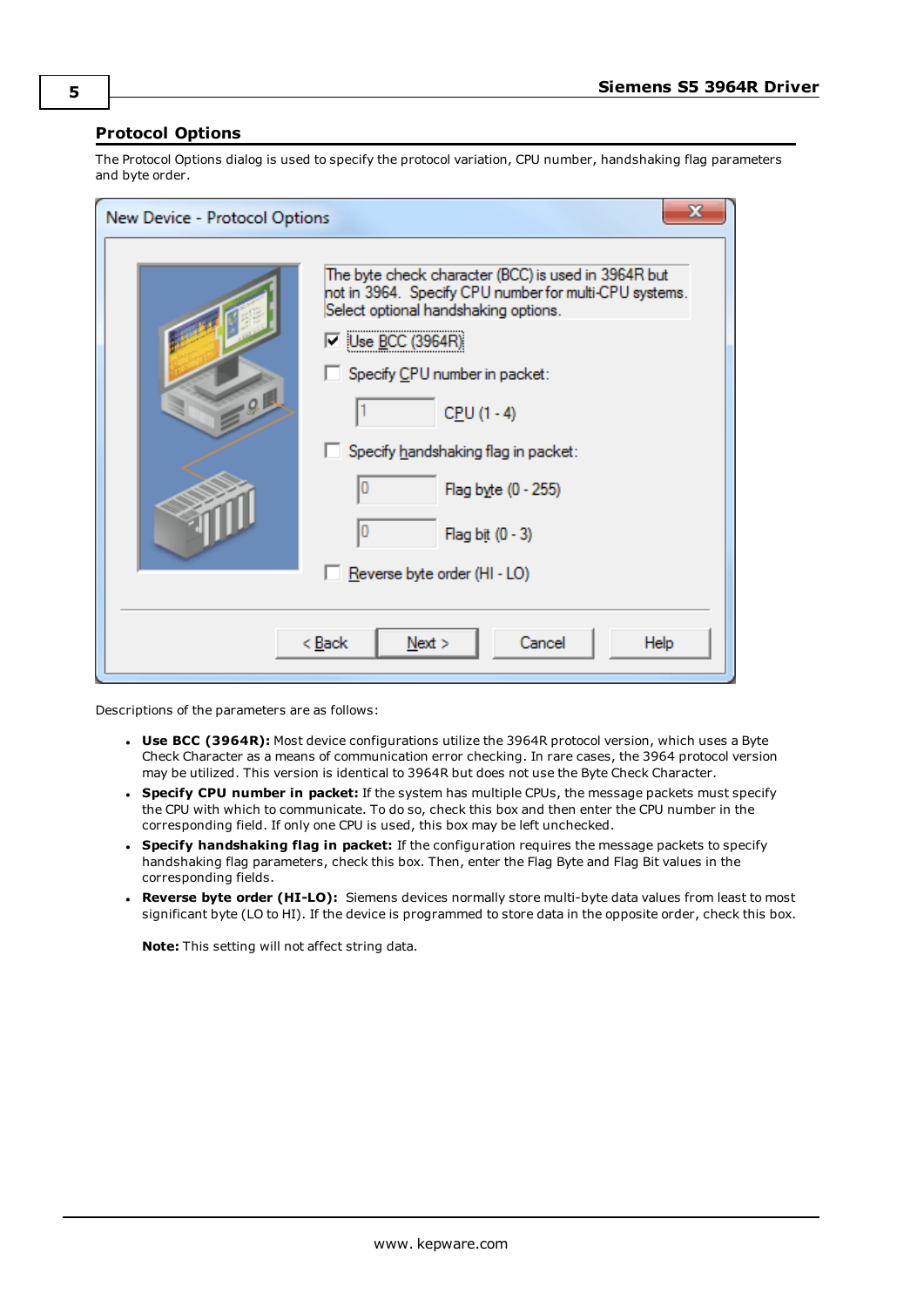## <span id="page-5-0"></span>**String Options**

The String Options dialog is used to specify how string data is passed to client applications. The driver reads all of the bytes in the memory range specified by a String Tag's address.

| New Device - String Options              | х                                                                                                                                                                                                          |  |  |  |  |
|------------------------------------------|------------------------------------------------------------------------------------------------------------------------------------------------------------------------------------------------------------|--|--|--|--|
|                                          | Check the box below to always pass strings of<br>their full specified length to clients by replacing<br>nulls (0x00) with specified character. Otherwise,<br>strings will be terminated at the first null. |  |  |  |  |
| $-0$                                     | Pass full length strings to clients                                                                                                                                                                        |  |  |  |  |
|                                          | 120<br>Replace nulls with<br>(hex).                                                                                                                                                                        |  |  |  |  |
| Cancel<br>Next<br>< <u>B</u> ack<br>Help |                                                                                                                                                                                                            |  |  |  |  |

Descriptions of the parameters are as follows:

- <sup>l</sup> **Pass full length strings to clients:** When unchecked, strings sent to the clients will be terminated at the first null character (0x00) encountered in the data. If there are no null characters in the data, one will be placed at the end of the passed string. When checked, all of the characters contained in the memory range will be sent to the client applications. All null characters in the data will be replaced with a userspecified character to allow the client application to display the data's full range. The default setting is unchecked.
- <sup>l</sup> **Replace nulls with \_\_\_ (hex):** This parameter specifies the replacement character. The number entered must be in hex. A null character will be placed at the end of the string. For example, 20 results in nulls being replaced by spaces, 2A uses the asterisk character, and so forth.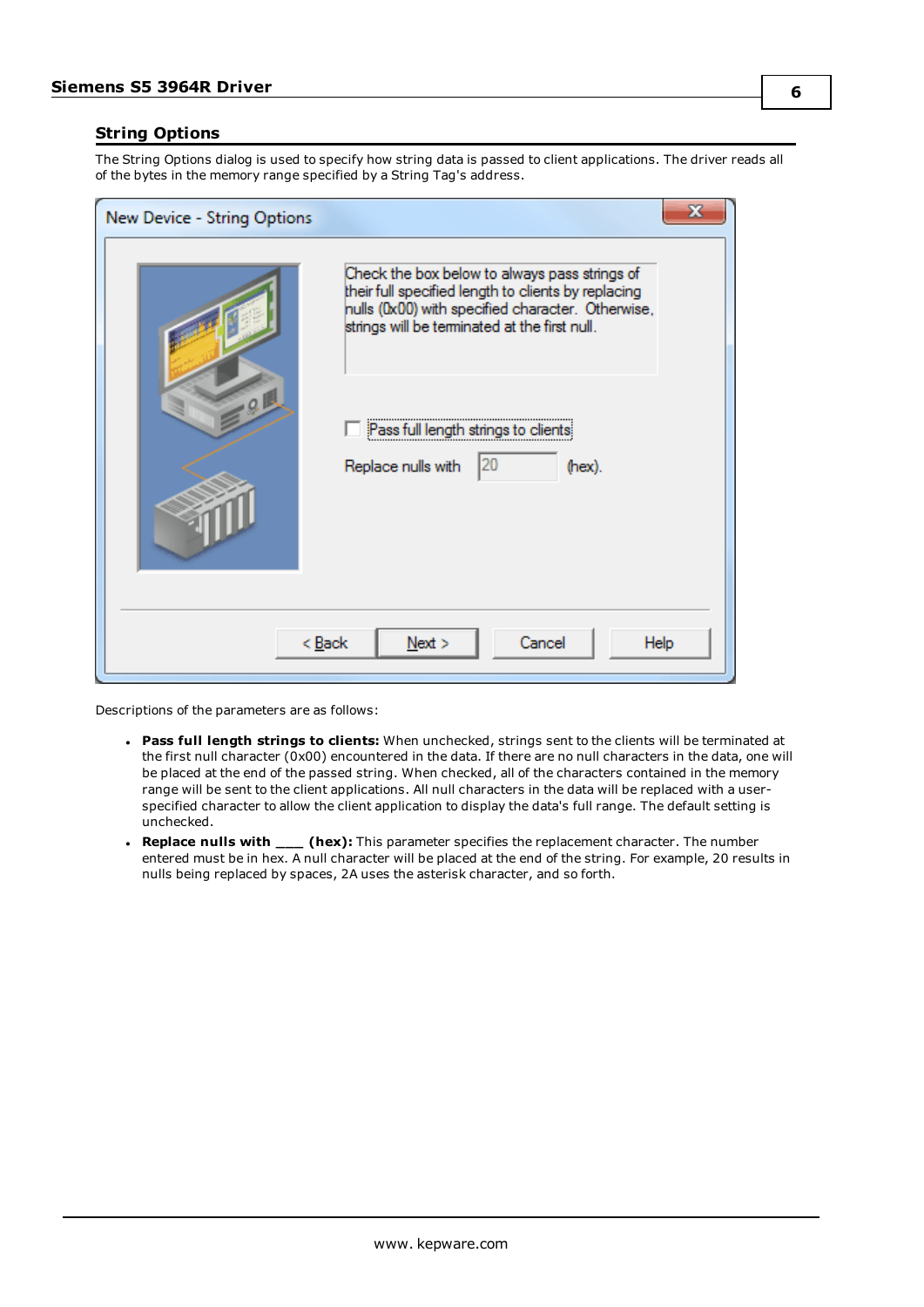# <span id="page-6-0"></span>**Data Types Description**

| <b>Data Type</b> | <b>Description</b>                                                                                                                                            |
|------------------|---------------------------------------------------------------------------------------------------------------------------------------------------------------|
| <b>Boolean</b>   | Single bit of an 8 bit value                                                                                                                                  |
| <b>Byte</b>      | Unsigned 8 bit value                                                                                                                                          |
| Word             | Unsigned 16 bit value                                                                                                                                         |
| Short            | Signed 16 bit value                                                                                                                                           |
| <b>DWord</b>     | Unsigned 32 bit value                                                                                                                                         |
| Long             | Signed 32 bit value                                                                                                                                           |
| Float            | 32 bit floating point value                                                                                                                                   |
|                  | The driver interprets two consecutive registers as a floating-point value by making the<br>second register the high word and the first register the low word. |
| <b>BCD</b>       | Two byte packed BCD                                                                                                                                           |
|                  | Value range is 0-9999. Behavior is undefined for values beyond this range.                                                                                    |
| <b>LBCD</b>      | Four byte packed BCD                                                                                                                                          |
|                  | Value range is 0-99999999. Behavior is undefined for values beyond this range.                                                                                |
| String           | Null terminated ASCII string                                                                                                                                  |

*\*For more information, refer to Address [Descriptions](#page-7-0).*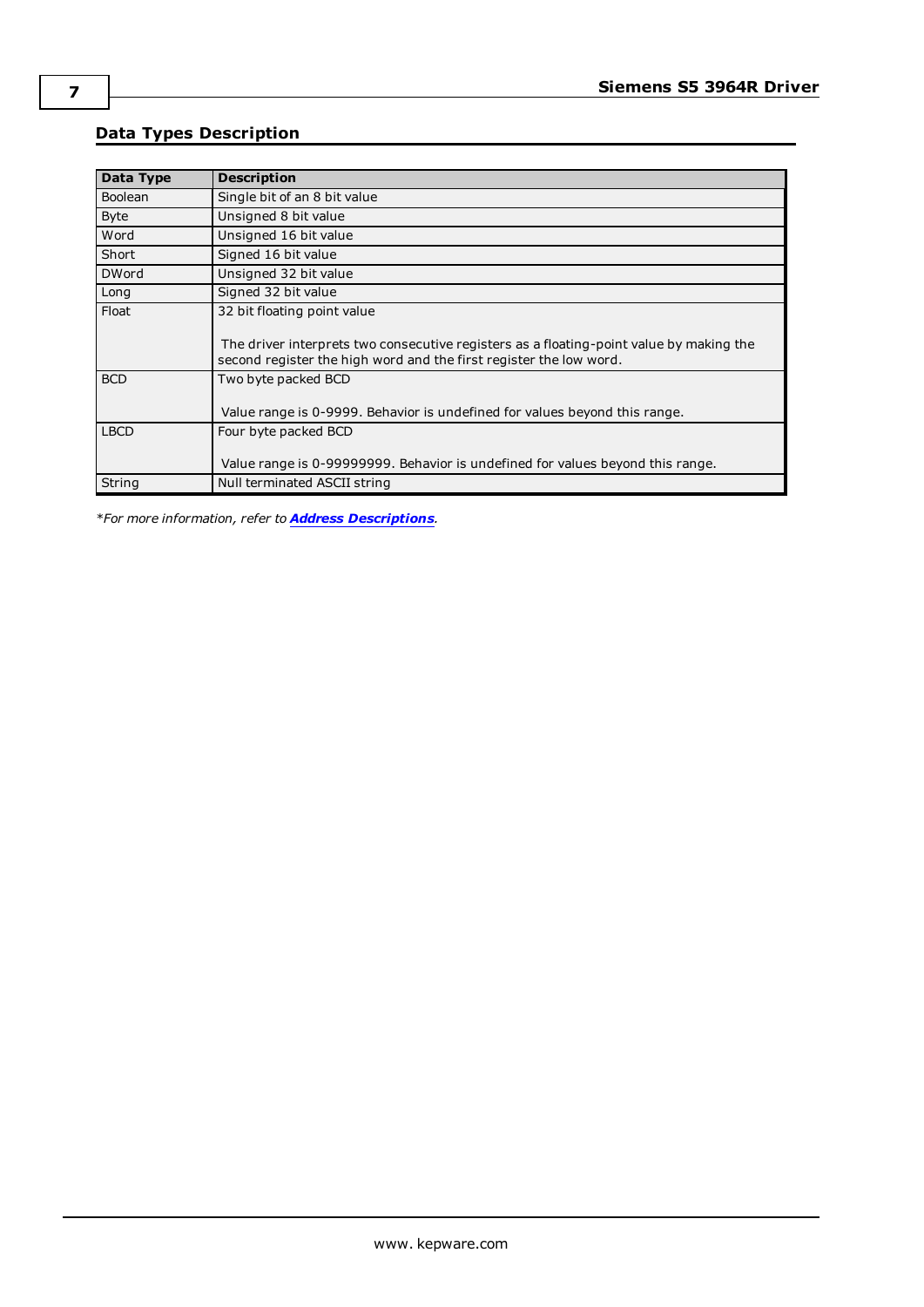# <span id="page-7-0"></span>**Address Descriptions**

Address specifications vary depending on the device in use. When attempting to access a data element that goes beyond the range of the device, the server will generate an error message. The default data types for dynamically defined tags are shown in **bold**.

| <b>Address Type</b>                         | Range                               | <b>Type</b>                   | <b>Arrays</b> | <b>Access</b> |
|---------------------------------------------|-------------------------------------|-------------------------------|---------------|---------------|
| Discrete Inputs                             | I0.b-I255.b                         | <b>Boolean</b>                | No            | Read Only     |
|                                             | .b is Bit Number 0-7                |                               |               |               |
|                                             |                                     |                               |               |               |
|                                             | IB0-IB255                           | <b>Byte</b>                   | Yes           | Read Only     |
|                                             | IW0-IW254                           | Word, Short                   | <b>Yes</b>    | Read Only     |
|                                             |                                     |                               |               |               |
|                                             | ID0-ID252                           | DWord, Long                   | Yes           | Read Only     |
| Discrete Inputs                             | E0.b-E255.b                         | <b>Boolean</b>                | No.           | Read Only     |
|                                             | .b is Bit Number 0-7                |                               |               |               |
|                                             | EB0-EB255                           | <b>Byte</b>                   | <b>Yes</b>    | Read Only     |
|                                             |                                     |                               |               |               |
|                                             | EW0-EW254                           | Word, Short                   | <b>Yes</b>    | Read Only     |
| <b>Note:</b> I and E access the same memory |                                     |                               |               |               |
| area.                                       | ED0-ED252                           | DWord, Long<br><b>Boolean</b> | <b>Yes</b>    | Read Only     |
| Discrete Outputs                            | Q0.b-Q255.b<br>.b is Bit Number 0-7 |                               | No            | Read Only     |
|                                             |                                     |                               |               | Read Only     |
|                                             | QB0-QB255                           | <b>Byte</b>                   | <b>Yes</b>    |               |
|                                             |                                     |                               |               | Read Only     |
|                                             | QW0-QW254                           | Word, Short                   | <b>Yes</b>    | Read Only     |
|                                             | QD0-QD252                           | DWord, Long                   | Yes           |               |
| Discrete Outputs                            | A0.b-A255.b                         | <b>Boolean</b>                | <b>No</b>     | Read Only     |
|                                             | .b is Bit Number 0-7                |                               |               |               |
|                                             |                                     |                               |               |               |
|                                             | AB0-AB255                           | <b>Byte</b>                   | Yes           | Read Only     |
|                                             | AW0-AW254                           | Word, Short                   | Yes           | Read Only     |
| <b>Note:</b> Q and A access the same        |                                     |                               |               |               |
| memory area.                                | AD0-AD252                           | DWord, Long                   | Yes           | Read Only     |
| <b>Internal Memory</b>                      | M0.b-M255.b                         | <b>Boolean</b>                | <b>No</b>     | Read Only     |
|                                             | .b is Bit Number 0-7                |                               |               |               |
|                                             | MB0-MB255                           | <b>Byte</b>                   | <b>Yes</b>    | Read Only     |
|                                             |                                     |                               |               |               |
|                                             | MW0-MW254                           | Word, Short,                  | Yes           | Read Only     |
| Note: F and M access the same memory        |                                     | <b>BCD</b>                    |               |               |
| area.                                       | MD0-MD252                           |                               | Yes           | Read Only     |
|                                             |                                     | DWord, Long,<br><b>LBCD</b>   |               |               |
| Data Block                                  | DBn:KM0.b-KM255.b                   | <b>Boolean</b>                | No            | Read/Write    |
|                                             |                                     |                               |               |               |
| Boolean                                     | n: is Block Number (1-              |                               |               |               |
|                                             | 255)                                |                               |               |               |
|                                             | .b is Bit Number 0-15               |                               |               |               |
| Data Block                                  | DBn:KL0-KL255                       | <b>Byte</b>                   | <b>No</b>     | Read/Write    |
|                                             |                                     |                               |               |               |
| Left Byte                                   | n: is Block Number (1-              |                               |               |               |
|                                             | 255)                                |                               |               |               |
| Data Block                                  | DBn:KR0-KR255                       | <b>Byte</b>                   | No            | Read/Write    |
| Right Byte                                  | n: is Block Number (1-              |                               |               |               |
|                                             | 255)                                |                               |               |               |
| Data Block                                  | DBn:KH0-KH255                       | Word, Short,                  | Yes           | Read/Write    |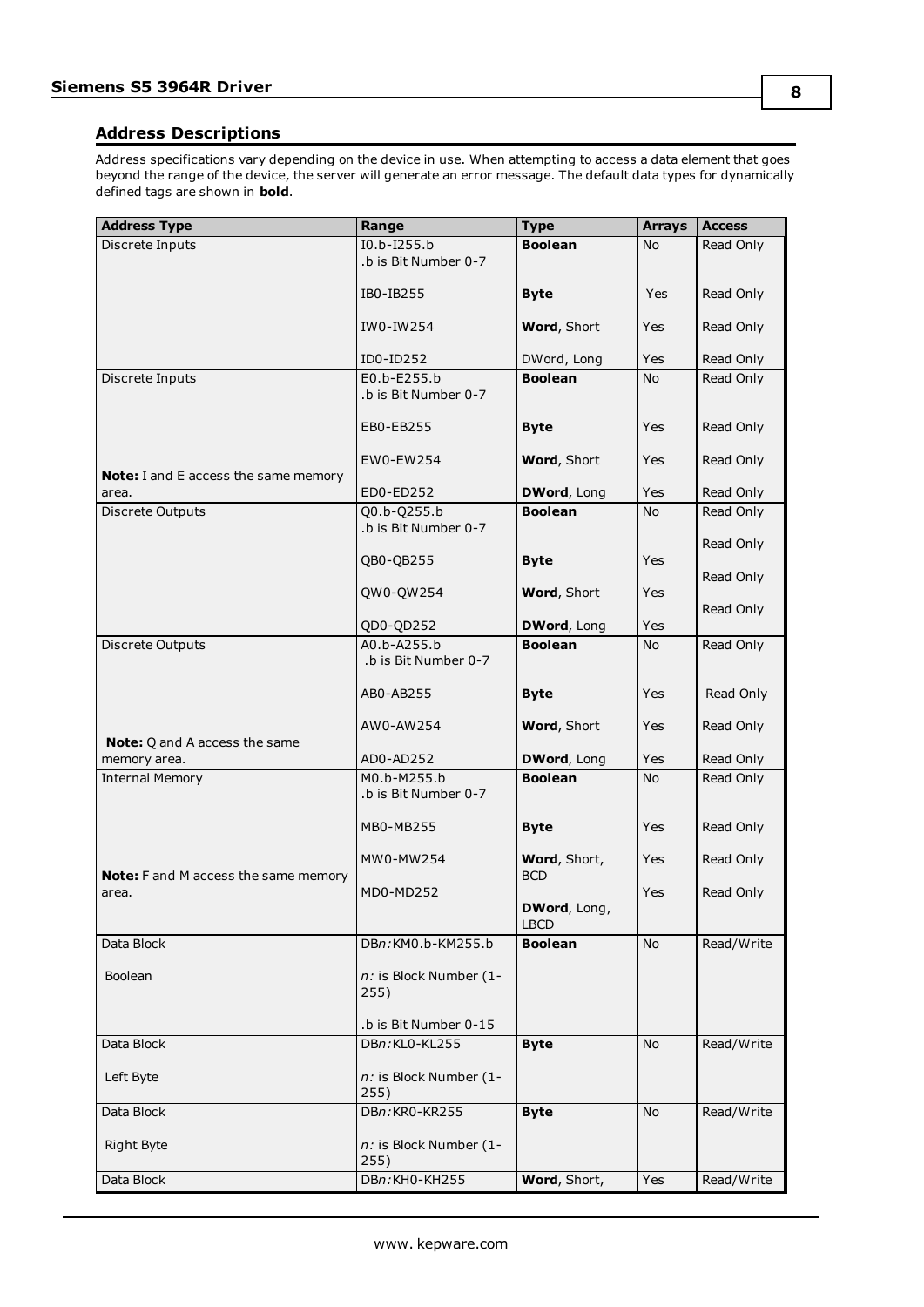| <b>Address Type</b>        | Range                          | <b>Type</b>                 | <b>Arrays</b> | <b>Access</b> |
|----------------------------|--------------------------------|-----------------------------|---------------|---------------|
| Unsigned Word              | n: is Block Number (1-<br>255) | <b>BCD</b>                  |               |               |
| Data Block                 | DBn:KF0-KF255                  | Short, Word,<br><b>BCD</b>  | Yes           | Read/Write    |
| Signed Word                | n: is Block Number (1-<br>255) |                             |               |               |
| Data Block                 | DBn:KD0-KD254                  | Long, DWord,<br><b>LBCD</b> | Yes           | Read/Write    |
| Signed Long                | n: is Block Number (1-<br>255) |                             |               |               |
| Data Block                 | DBn:KG0-KG254                  | <b>Float</b>                | Yes           | Read/Write    |
| Float                      | n: is Block Number (1-<br>255) |                             |               |               |
| Data Block                 | DBn::KS0.I-KS255.I             | <b>String</b>               | <b>No</b>     | Read/Write    |
| String                     | n: is Block Number (1-<br>255) |                             |               |               |
|                            | .I is String Length 2-<br>128  |                             |               |               |
| Data Block                 | DBn:KT0-KT255                  | Long                        | Yes           | Read/Write    |
| Timer                      | n: is Block Number (1-<br>255) |                             |               |               |
| Data Block                 | DBn:KC0-KC255                  | Word, Short,<br><b>BCD</b>  | Yes           | Read/Write    |
| Counter                    | n: is Block Number (1-<br>255) |                             |               |               |
| <b>Extended Data Block</b> | DXn:KM0.b-KM255.b              | <b>Boolean</b>              | <b>No</b>     | Read/Write    |
| <b>Boolean</b>             | n: is Block Number (1-<br>255) |                             |               |               |
|                            | .b is Bit Number 0-15          |                             |               |               |
| <b>Extended Data Block</b> | DXn:KL0-KL255                  | <b>Byte</b>                 | <b>No</b>     | Read/Write    |
| Left Byte                  | n: is Block Number (1-<br>255) |                             |               |               |
| <b>Extended Data Block</b> | DXn:KR0-KR255                  | <b>Byte</b>                 | No            | Read/Write    |
| Right Byte                 | n: is Block Number (1-<br>255) |                             |               |               |
| <b>Extended Data Block</b> | DXn:KH0-KH255                  | Word, Short,<br><b>BCD</b>  | Yes           | Read/Write    |
| Unsigned Word              | n: is Block Number (1-<br>255) |                             |               |               |
| <b>Extended Data Block</b> | DXn:KF0-KF255                  | Short, Word,<br><b>BCD</b>  | Yes           | Read/Write    |
| Signed Word                | n: is Block Number (1-<br>255) |                             |               |               |
| <b>Extended Data Block</b> | DXn:KD0-KD254                  | Long, DWord,<br><b>LBCD</b> | Yes           | Read/Write    |
| Signed Long                | n: is Block Number (1-<br>255) |                             |               |               |
| <b>Extended Data Block</b> | DXn:KG0-KG254                  | <b>Float</b>                | Yes           | Read/Write    |
| Float                      | n: is Block Number (1-<br>255) |                             |               |               |
| <b>Extended Data Block</b> | DXn::KS0.I-KS255.I             | <b>String</b>               | No            | Read/Write    |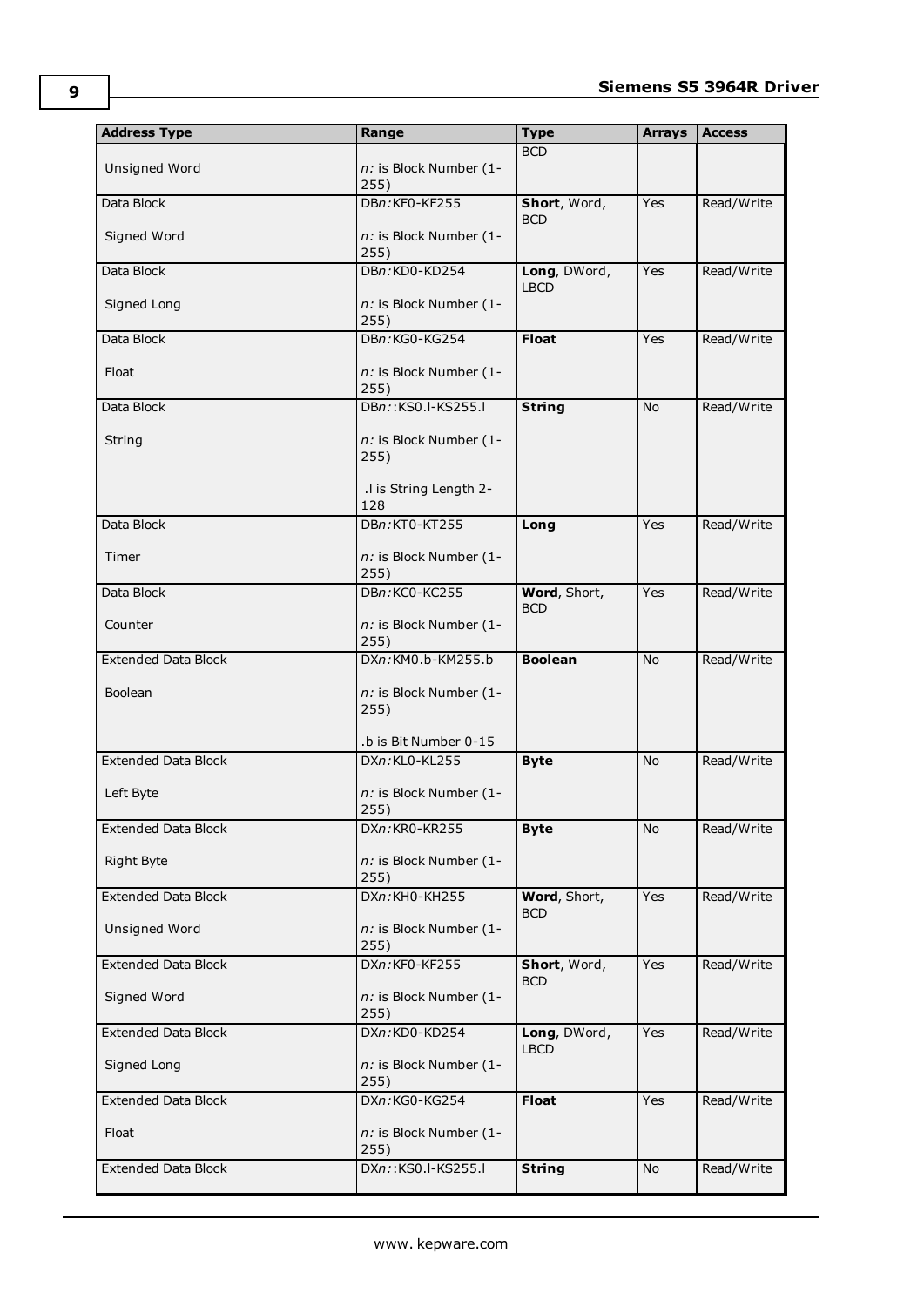| <b>Address Type</b>           | Range                                                            | <b>Type</b>                | <b>Arrays</b> | <b>Access</b> |
|-------------------------------|------------------------------------------------------------------|----------------------------|---------------|---------------|
| String                        | n: is Block Number (1-<br>255)<br>. I is String Length 2-<br>128 |                            |               |               |
| <b>Extended Data Block</b>    | DXn:KT0-KT255                                                    | Long                       | <b>Yes</b>    | Read/Write    |
| Timer                         | n: is Block Number (1-<br>255)                                   |                            |               |               |
| <b>Extended Data Block</b>    | DXn:KC0-KC255                                                    | Word, Short,<br><b>BCD</b> | Yes           | Read/Write    |
| Counter                       | n: is Block Number (1-<br>255)                                   |                            |               |               |
| <b>Timer Current Values</b>   | T0-T255                                                          | Long                       | Yes           | Read Only     |
| <b>Counter Current Values</b> | $CO-C255$                                                        | <b>Word, Short</b>         | Yes           | Read Only     |
| <b>Counter Current Values</b> | Z0-Z255                                                          | Word, Short                | <b>Yes</b>    | Read Only     |

**Note:** All offsets for memory types I, Q, and F represent a byte starting location within the specified memory type.

### **Examples**

- 1. To access bit 3 of Internal Memory F20, declare an address as follows: F20.3
- 2. To access Data Block 5 as word memory at element 30, declare an address as follows: DB5:KH30
- 3. To access Data Block 2 element 20 and bit 7, declare an address as follows: DB2:KM20.7
- 4. To access Data Block 1 as left byte memory at element 10, declare an address as follows: DB1:KL10
- 5. To access Internal Memory F20 as a DWORD, declare an address as follows: FD20
- 6. To access Input Memory I10 as a Word, declare an address as follows: IW10

**Note:** Use caution when modifying Word, Short, DWord, and Long types. For I, Q and F each address starts at a byte offset within the device. Therefore, Words FW0 and FW1 overlap at byte 1. Writing to FW0 will also modify the value held in FW1. Similarly, DWord and Long types can also overlap. It is recommended that these memory types be used so that overlapping does not occur. When using DWords, for example, users can utilize FD0, FD4, FD8 ... and so on to prevent overlapping bytes.

#### **Timers**

The Siemens S5 3964R Driver automatically scales T and KT values based on the Siemens S5 time format. The value returned for either a T or KT memory type will already be scaled using the appropriate Siemens time base. As a result, the values are always returned as a count of milliseconds. When writing to T or KT memory types, the Siemens time base will also be applied. To write a value to a timer in the controller, simply write the desired value as a count of milliseconds to the appropriate timer.

#### **Strings**

String data is stored in data block registers; thus, the actual number of bytes used to store the data is an even number. For example, if a string of length 5 is specified by DB11:KS1.5, then 3 registers (6 bytes) will be used to store the string data. When writing strings shorter than the maximum specified length (5), a null terminator (0x00) will be added to the end of the string. When strings are read, the full range of registers (3) are read also. Use of string tags with overlapping address ranges should be avoided due to the effects of the null terminators. For more information on how strings can be formatted, refer to **String [Options](#page-5-0)**.

#### **Arrays**

Arrays are supported for the memory types indicated in the table above. An array can be declared using the following syntax:

*<address> [rows] [cols] <address> [cols]* with an assumed row count of 1.

The maximum size of an array is 128 bytes, where the size of an array is calculated as follows: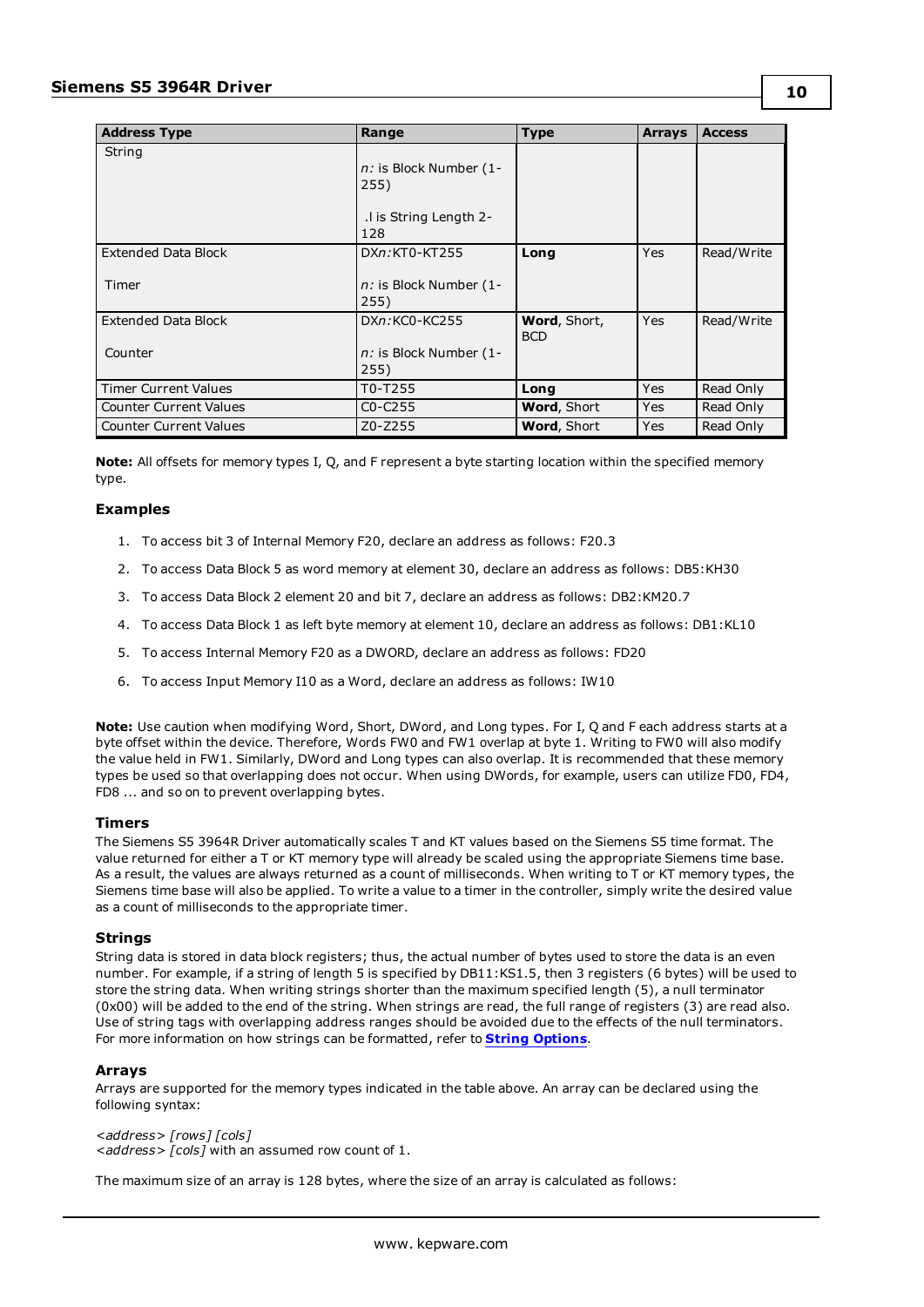size = rows  $*$  cols  $*$  (data type size in bytes).

The data type size in bytes is 1 for Byte, 2 for Word and Short and 4 for DWord, Long and Float. Timers are an exception, because in that case a data size of 2 bytes should be used.

All locations referenced by an array must exist in the device. If this is not the case, the device will indicate an invalid address upon read or write and the driver will deactivate the tag. For example, if data block 20 has a size of 10 words (KH0 to HK9), then:

- 1. DB20:KH1 [4] is valid. Element 1 references KH1, element 2 references KH2, element 3 references KH3 and element 4 references KH4.
- 2. DB20:KG1 [4] would be valid. Element 1 references KH1 and KH2, element 2 references KH3 and KH4, element 3 references KH5 and KH6 and element 4 references KH7 and KH8.
- 3. DB20:KH8 [4] is invalid. Element 1 references KH8, element 2 references KH9, element 3 references KH10 and element 4 references KH11.

**Note:** The last two elements reference nonexistent locations.

Counter addresses range from C0 to C255. Therefore C1 [4] is valid. C253 [4] is invalid because the last element references the nonexistent counter C256.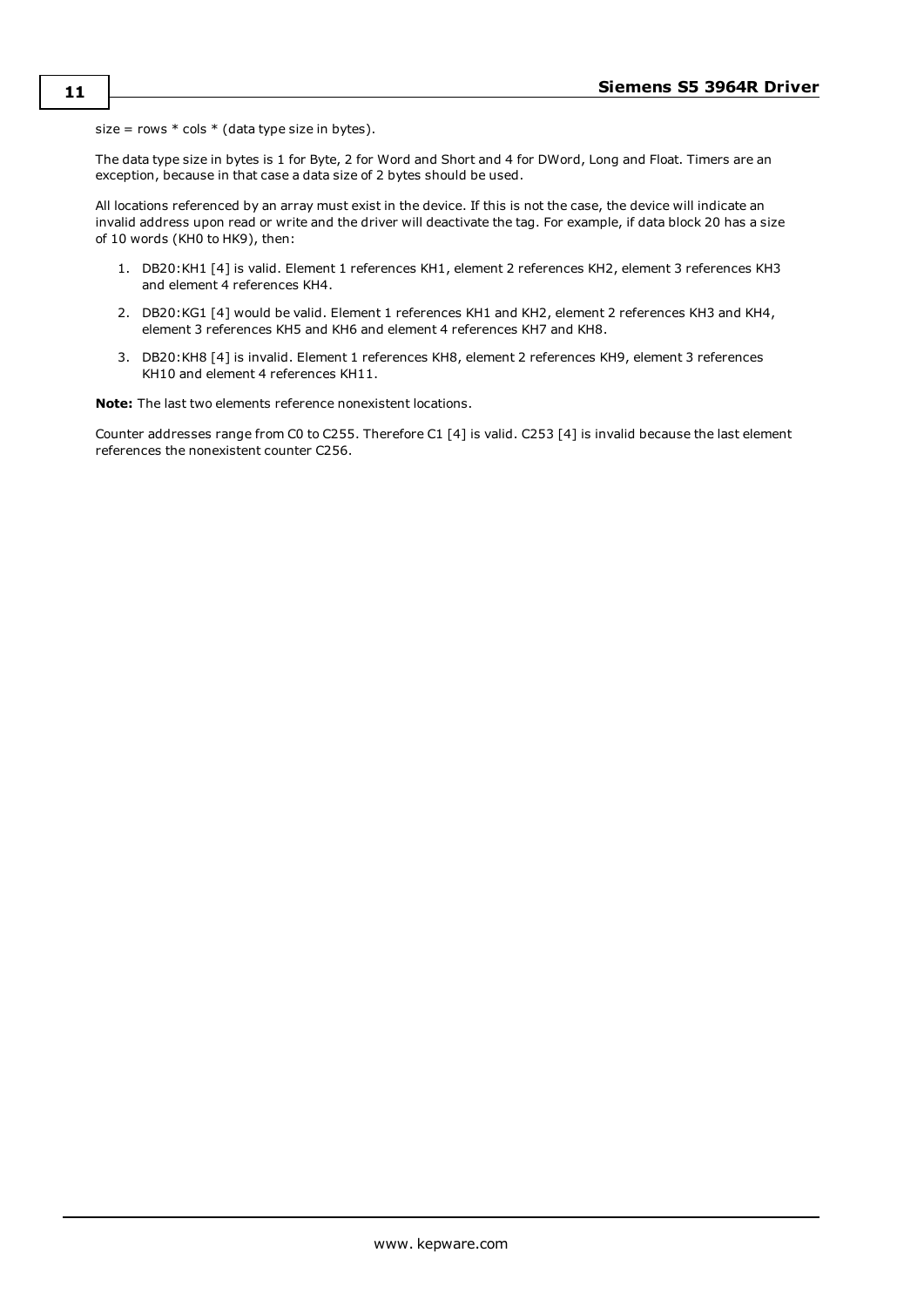## <span id="page-11-0"></span>**Error Descriptions**

The following error/warning messages may be generated. Click on the link for a description of the message.

#### **Address Validation**

**Address [<address>](#page-11-1) is out of range for the specified device or register. Array size is out of range for address [<address>.](#page-11-2) Array support is not available for the specified address: [<address>.](#page-11-3) Data Type <type> is not valid for device address [<address>.](#page-12-0) Device address [<address>](#page-12-1)** contains a syntax error. **Device** address [<address>](#page-12-2) is not supported by model <model name>. **Missing [address.](#page-12-3)**

#### **Serial Communications**

**[Communications](#page-12-4) error on <channel name> [<error mask>]. [COMn](#page-13-1) does not exist. COMn is in use by another [application.](#page-13-2) Error [opening](#page-13-3) COMn. Unable to set comm [parameters](#page-13-4) on COMn.**

#### **Device Status Messages**

**Device <device name> is not [responding.](#page-14-0) Unable to write to [<address>](#page-14-1) on device <device name>.**

#### **Driver Warning Messages**

**Bad block stating at [<address>](#page-14-2) for a length of <bytes> on device <device name>. The block has been [deactivated.](#page-14-2) [Initialization](#page-15-0) conflict error. <Read or Write> request returned error code <error code hex [\(decimal\)>](#page-15-1) for address <address> on device [<device](#page-15-1) name>.**

#### <span id="page-11-1"></span>**Address <address> is out of range for the specified device or register.**

**Error Type:** Warning

#### **Possible Cause:**

A tag address that has been specified dynamically references a location that is beyond the range of supported locations for the device.

#### **Solution:**

<span id="page-11-2"></span>Verify that the address is correct; if it is not, re-enter it in the client application.

#### **Array size is out of range for address <address>.**

#### **Error Type:**

Warning

#### **Possible Cause:**

A tag address that has been specified dynamically is requesting an array size that is too large for the address type or block size of the driver.

#### **Solution:**

<span id="page-11-3"></span>Re-enter the address in the client application to specify a smaller value for the array or a different starting point.

#### **Array support is not available for the specified address: <address>.**

### **Error Type:**

Warning

#### **Possible Cause:**

A tag address that has been specified dynamically contains an array reference for an address type that doesn't support arrays.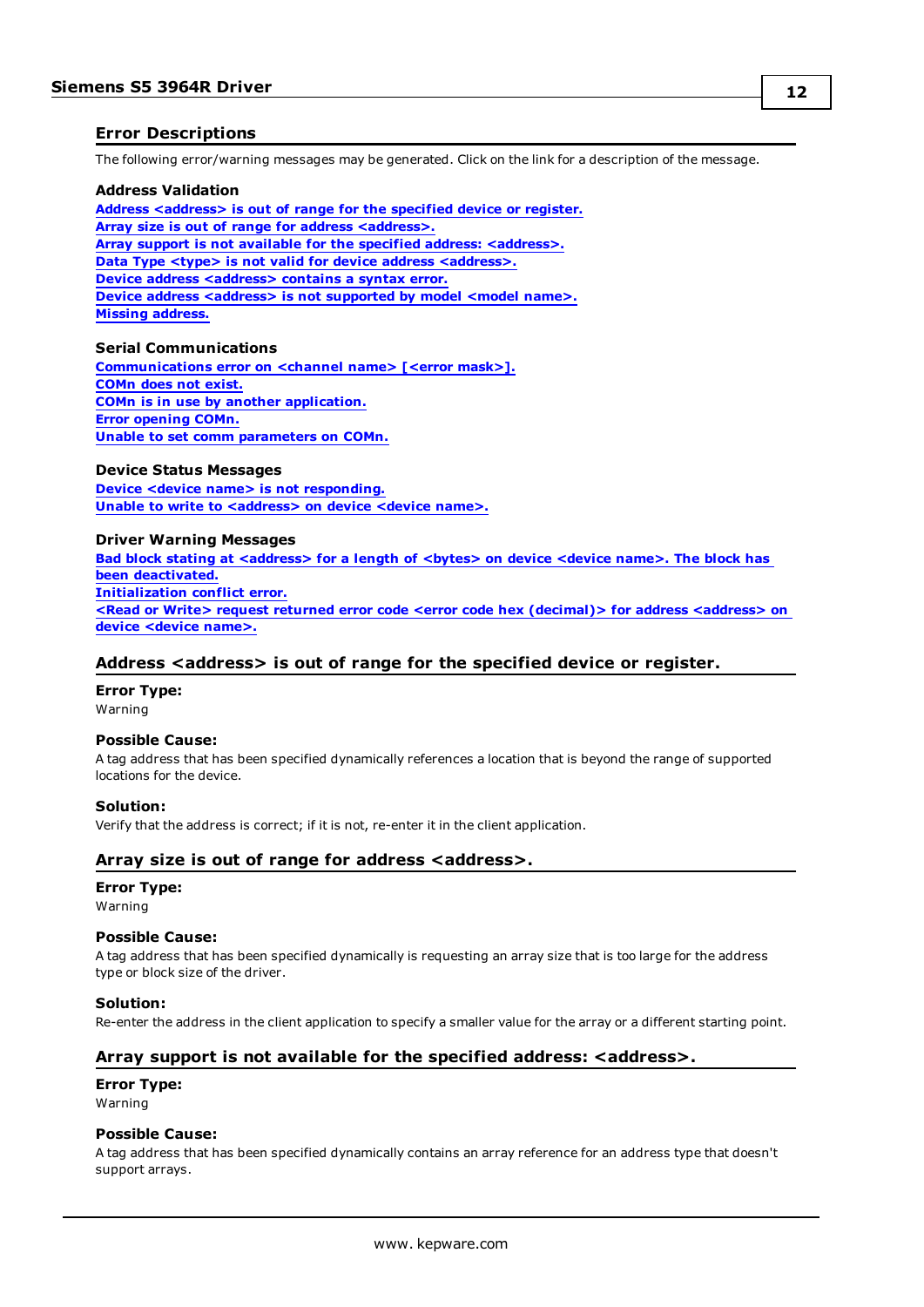#### **Solution:**

<span id="page-12-0"></span>Re-enter the address in the client application to remove the array reference or correct the address type.

#### **Data type <type> is not valid for device address <address>.**

## **Error Type:**

Warning

#### **Possible Cause:**

A tag address that has been specified dynamically has been assigned an invalid data type.

#### **Solution:**

<span id="page-12-1"></span>Modify the requested data type in the client application.

#### **Device address <address> contains a syntax error.**

#### **Error Type:**

Warning

#### **Possible Cause:**

A tag address that has been specified dynamically via DDE contains one or more invalid characters.

#### **Solution:**

<span id="page-12-2"></span>Re-enter the address in the client application.

#### **Device address <address> is not supported by model <model name>.**

# **Error Type:**

Warning

#### **Possible Cause:**

A tag address that has been specified dynamically references a location that is valid for the communications protocol but not supported by the target device.

#### **Solution:**

Verify that the address is correct; if it is not, re-enter it in the client application. Also verify that the selected model name for the device is correct.

#### <span id="page-12-3"></span>**Missing address.**

**Error Type:**

Warning

#### **Possible Cause:**

A tag address that has been specified dynamically has no length.

#### **Solution:**

<span id="page-12-4"></span>Re-enter the address in the client application.

#### **Communications error on <channel name> [<error mask>].**

#### **Error Type:**

Serious

#### **Possible Cause:**

- 1. The serial connection between the device and the Host PC is bad.
- 2. The communications parameters for the serial connection are incorrect.

#### **Solution:**

**13**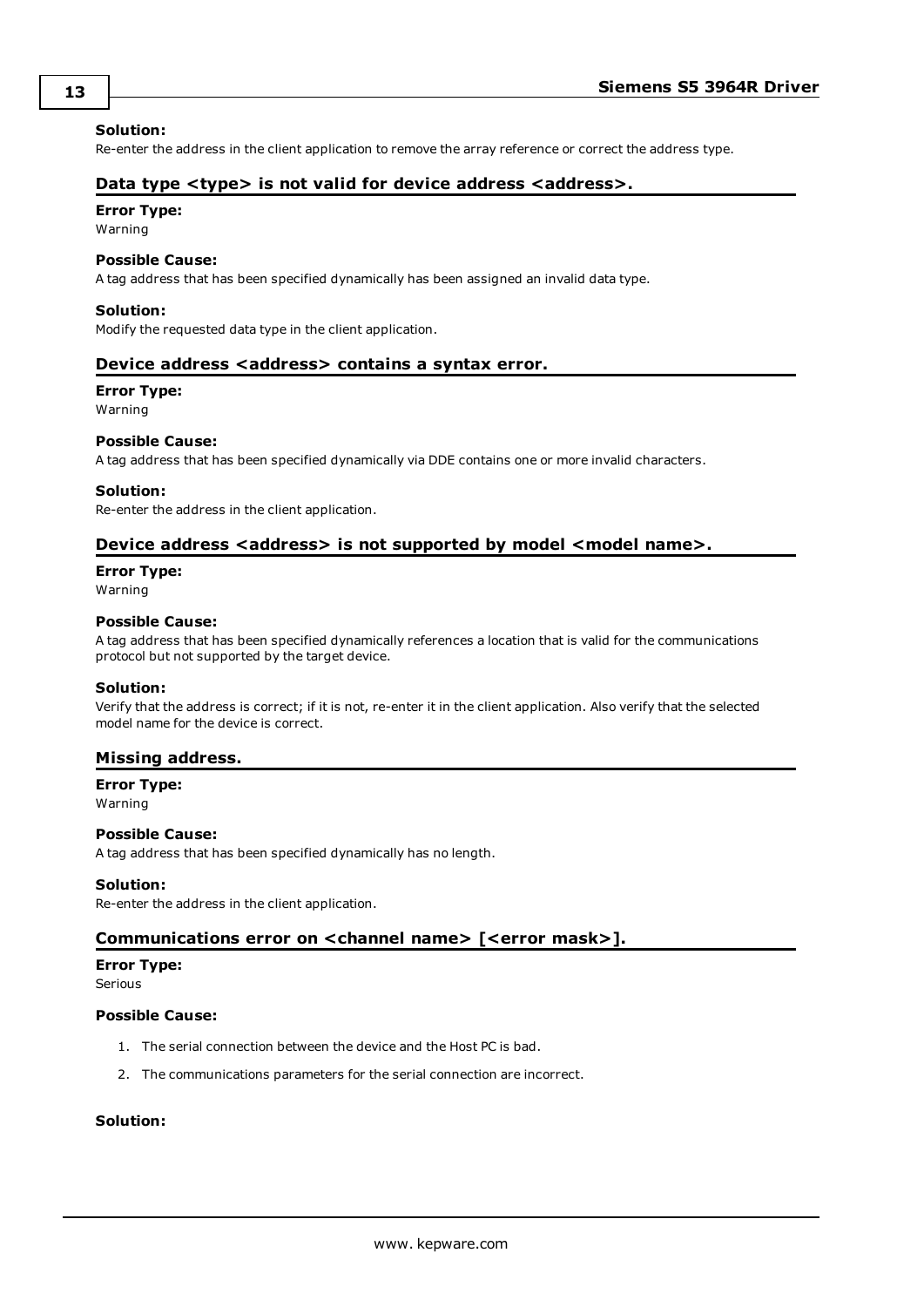- 1. Verify the cabling between the PC and the device.
- 2. Verify that the specified communications parameters match those of the device.

#### **See Also:**

<span id="page-13-0"></span>**Error Mask [Definitions](#page-13-0)**

# **Error Mask Definitions**

- **B** = Hardware break detected
- **F** = Framing error
- $E = I/O$  error
- **O** = Character buffer overrun
- **R** = RX buffer overrun
- **P** = Received byte parity error
- **T** = TX buffer full

#### <span id="page-13-1"></span>**COMn does not exist.**

#### **Error Type:**

Fatal

#### **Possible Cause:**

The specified COM port is not present on the target computer.

#### **Solution:**

<span id="page-13-2"></span>Verify that the proper COM port has been selected.

#### **COMn is in use by another application.**

# **Error Type:**

Fatal

#### **Possible Cause:**

The serial port assigned to a device is being used by another application.

#### **Solution:**

<span id="page-13-3"></span>Verify that the correct port has been assigned to the channel.

#### **Error opening COMn.**

#### **Error Type:**

Fatal

#### **Possible Cause:**

The specified COM port could not be opened due an internal hardware or software problem on the target computer.

#### **Solution:**

<span id="page-13-4"></span>Verify that the COM port is functional and may be accessed by other Windows applications.

### **Unable to set comm parameters on COMn.**

# **Error Type:**

Fatal

#### **Possible Cause:**

The serial parameters for the specified COM port are not valid.

#### **Solution:**

Verify the serial parameters and make any necessary changes.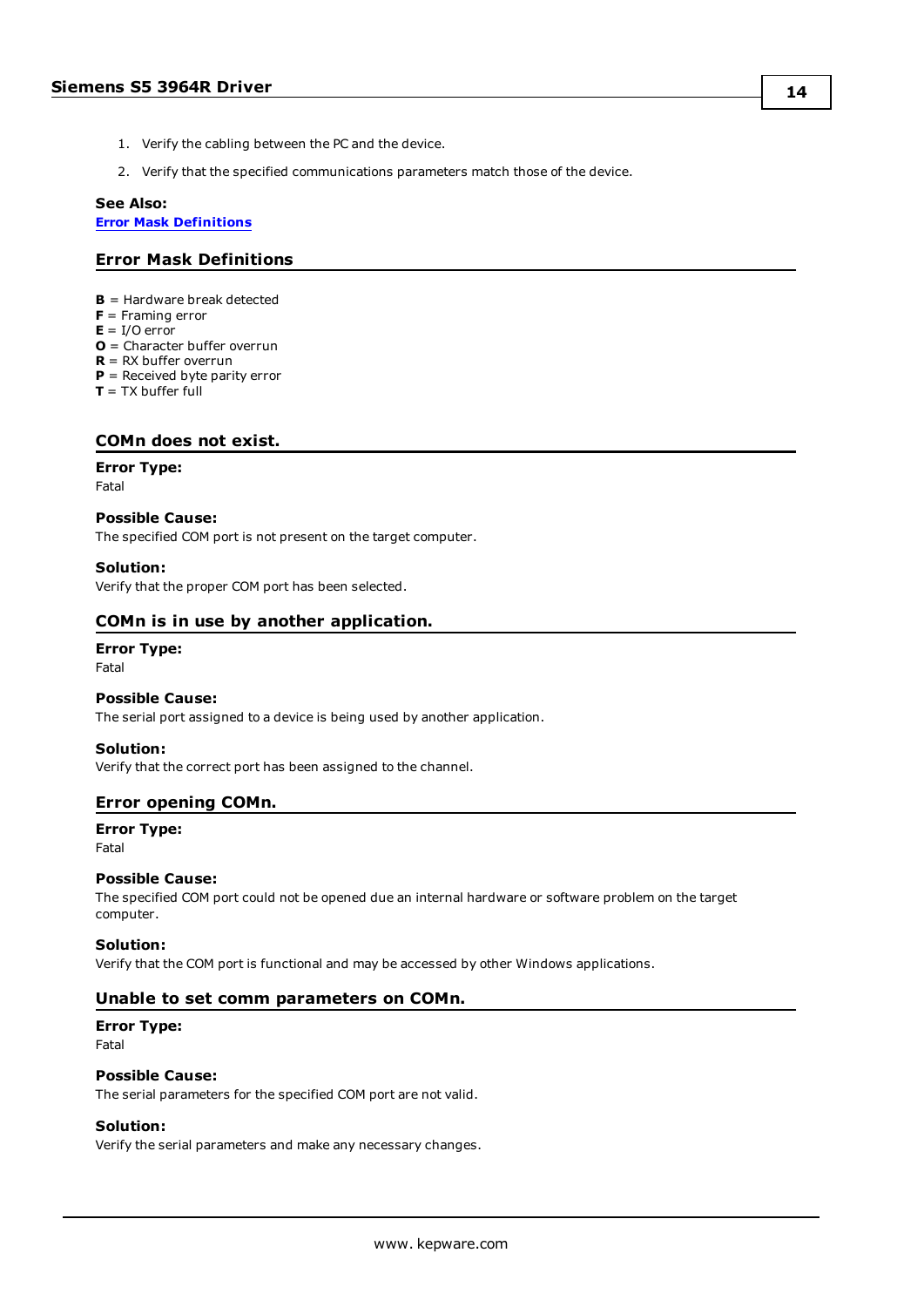## <span id="page-14-0"></span>**Device <device name> is not responding.**

#### **Error Type:** Serious

### **Possible Cause:**

- 1. The serial connection between the device and the host PC is broken.
- 2. The communications parameters for the serial connection are incorrect.
- 3. The named device may have been assigned an incorrect network ID.
- 4. The response from the device took longer to receive than the amount of time specified in the "Request Timeout" device setting.

#### **Solution:**

- 1. Verify the cabling between the PC and the device.
- 2. Verify the specified communications parameters match those of the device.
- 3. Verify that the network ID given to the named device matches that of the actual device.
- 4. Increase the Request Timeout setting so that the entire response can be handled.

#### <span id="page-14-1"></span>**Unable to write to <address> on device <device name>.**

#### **Error Type:**

Serious

#### **Possible Cause:**

- 1. The serial connection between the device and the host PC is broken.
- 2. The communications parameters for the serial connection are incorrect.
- 3. The named device may have been assigned an incorrect network ID.

#### **Solution:**

- 1. Verify the cabling between the PC and the device.
- 2. Verify the specified communications parameters match those of the device.
- 3. Verify that the network ID given to the named device matches that of the actual device.

# <span id="page-14-2"></span>**Bad block starting at <address> for a length of <bytes> on device <device name>. The block has been deactivated.**

#### **Error Type:**

**Serious** 

#### **Possible Cause:**

The device has been configured in such a way as to make one or more of the addresses within the block inaccessible.

#### **Solution:**

- 1. Use different addresses.
- 2. Alter the device configuration.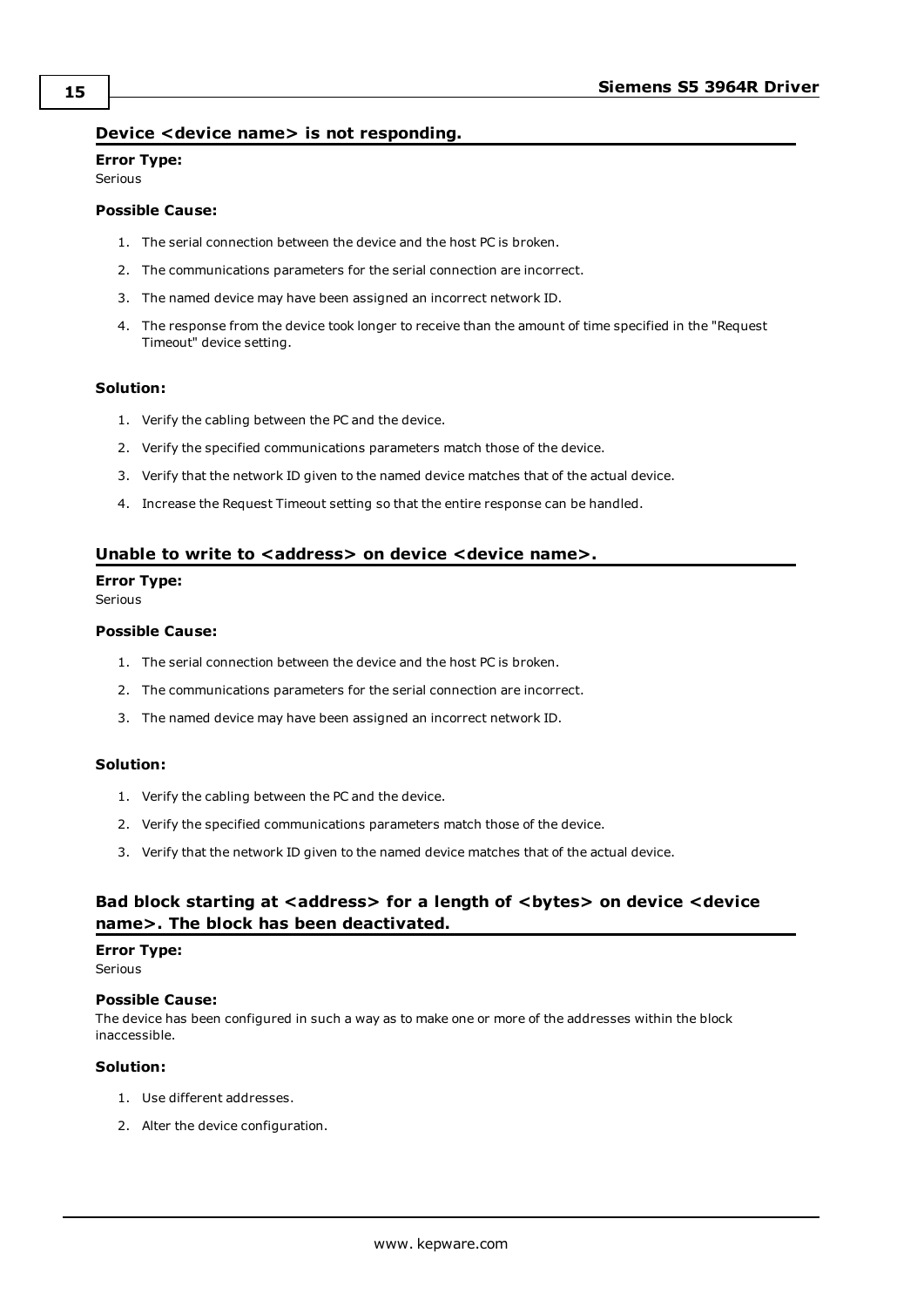# <span id="page-15-0"></span>**Initialization conflict error.**

**Error Type:** Warning

#### **Possible Cause:**

The device made an attempt to send the driver an unsolicited message at the same time the driver is making a read or write request. This indicates that the device may not be properly configured as the "low priority partner", or is programmed to send unsolicited data. This message may also result from the normal repetition of a packet by the device due to a transient communication problem. Occasional instances of this warning are not necessarily cause for concern.

#### **Solution:**

Make sure that the device is configured as the "low priority partner" and is not programmed to send unsolicited data.

# <span id="page-15-1"></span>**<Read or Write> request returned error code <error code hex (decimal)> for address <address> on device <device name>.**

#### **Error Type:**

Serious

#### **Possible Cause:**

Consult Siemens RK512 computer link documentation for meaning of "REATEL" error code.

#### **Solution:**

Consult Siemens RK512 computer link documentation for meaning of "REATEL" error code.

#### **Note:**

By allowing the device to timeout, the driver resolves an "Out of Sync" condition (REATEL code 0x36). Thus, it is normal for this message to be followed by a "Device not responding" error.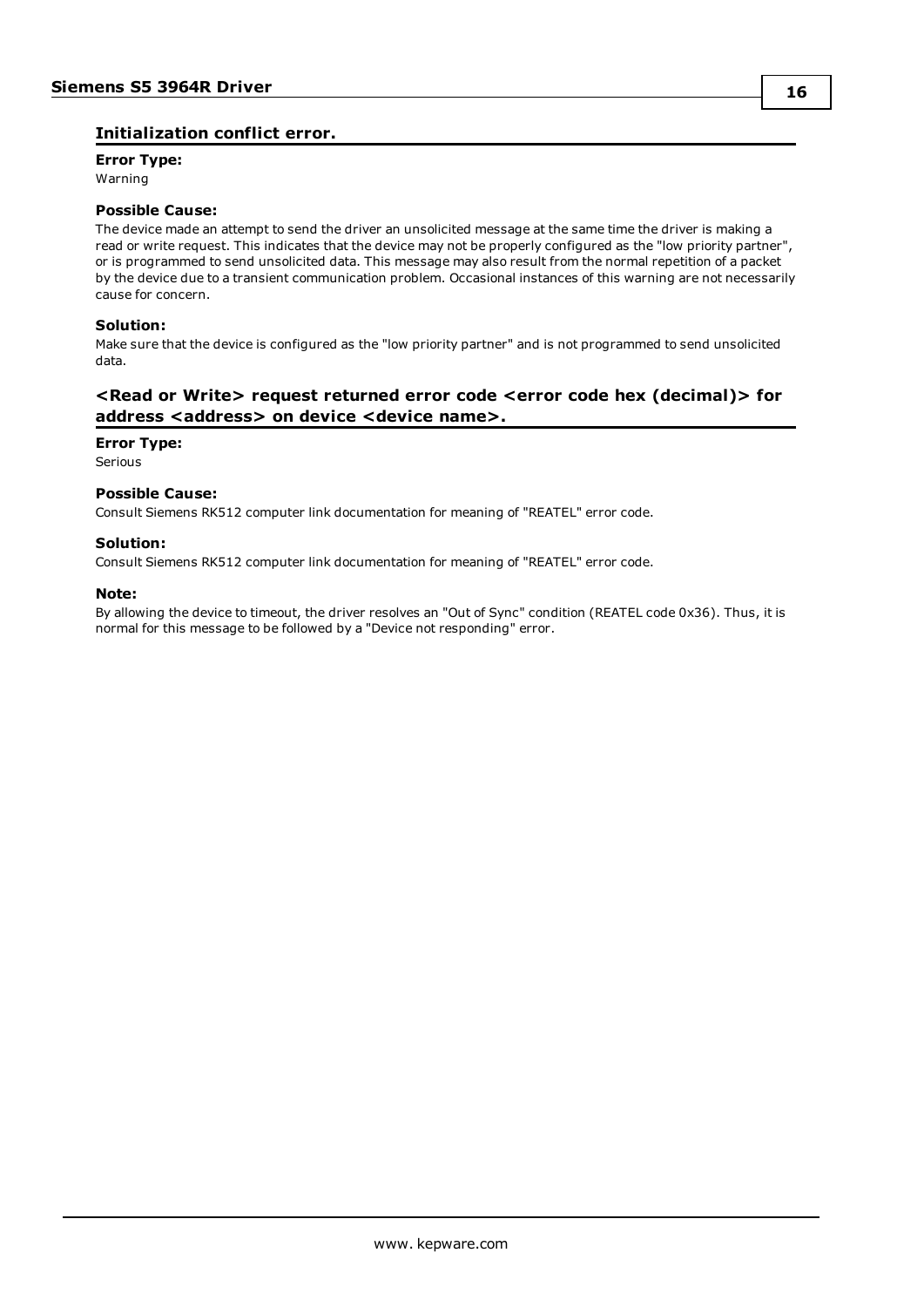# <span id="page-16-0"></span>**Index**

# **<**

<Read or Write> request returned error code <error code hex (decimal)> for address <address> on device <device name>. [16](#page-15-1)

# **A**

Address <address> is out of range for the specified device or register. [12](#page-11-1) Address Descriptions [8](#page-7-0) Array size is out of range for address <address>. [12](#page-11-2) Array support is not available for the specified address: <address>. [12](#page-11-3)

# **B**

Bad block starting at <address> for a length of <br/> <br/>bytes> on device <device name>. The block has been deactivated. [15](#page-14-2)

# **C**

Communications error on <channel name> [<error mask>]. [13](#page-12-4) COMn does not exist. [14](#page-13-1) COMn is in use by another application. [14](#page-13-2)

# **D**

Data type <type> is not valid for device address <address>. [13](#page-12-0) Data Types Description [7](#page-6-0) Device <device name> is not responding. [15](#page-14-0) Device address <address> contains a syntax error. [13](#page-12-1) Device address <address> is not supported by model <model name>. [13](#page-12-2) Device Setup [4](#page-3-0)

# **E**

Error Descriptions [12](#page-11-0) Error Mask Definitions [14](#page-13-0) Error opening COMn. [14](#page-13-3)

# **I**

Initialization conflict error. [16](#page-15-0)

# **M**

Missing address. [13](#page-12-3) Modem Setup [4](#page-3-1)